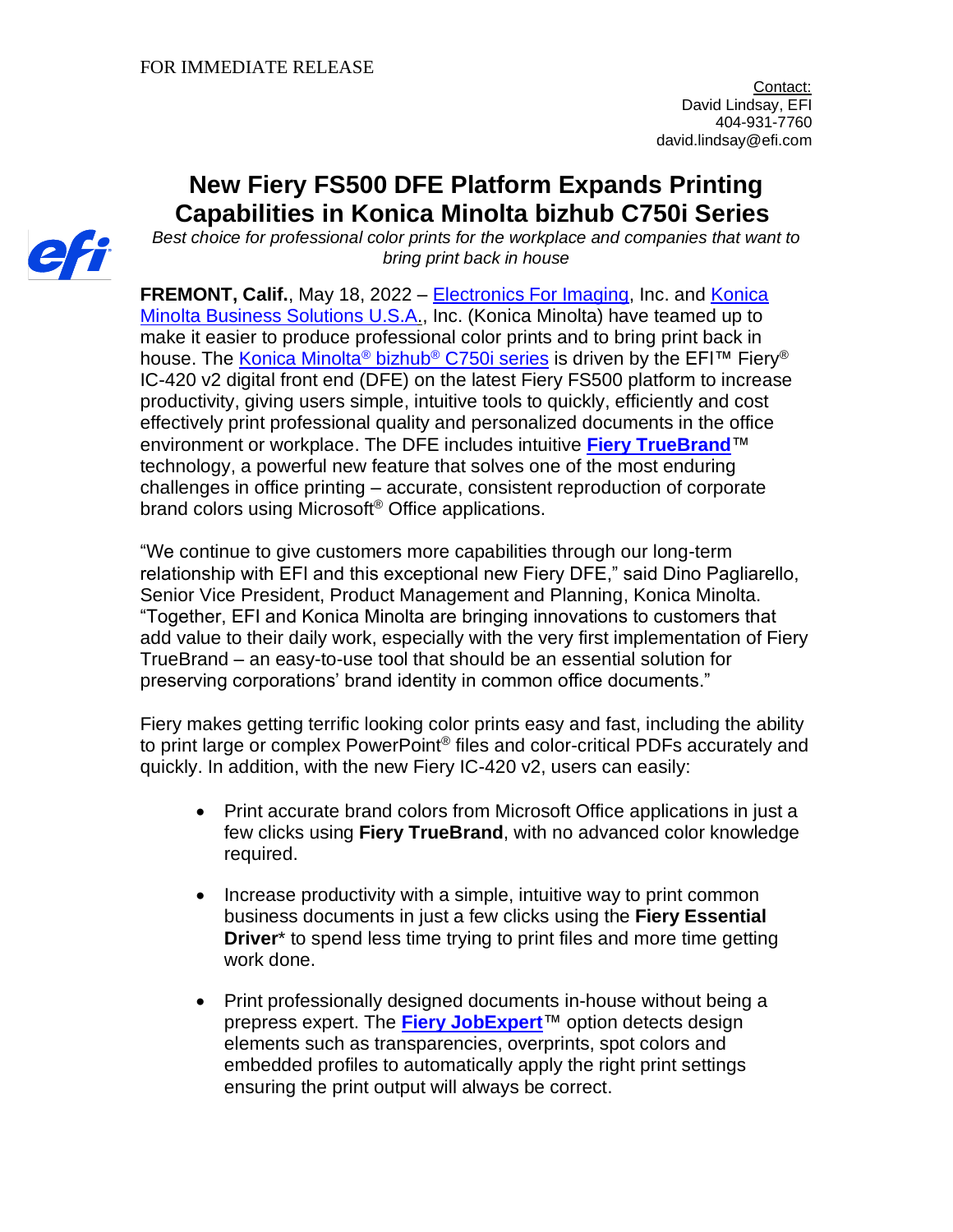- Use **[Fiery VUE](https://www.efi.com/products/fiery-servers-and-software/fiery-office-solutions/fiery-vue/overview/?utm_source=press_release&utm_medium=email&utm_campaign=fiery_ic420)** to produce finished print materials quickly and easily, such as assembling multiple files into one booklet.
- Print personalized documents without the need to outsource design or printing costs, and respond faster to market and sales needs for effective communication materials, with **[Fiery FreeForm™ Create](https://www.efi.com/products/fiery-servers-and-software/fiery-workflow-suite/fiery-freeform-create/overview/?utm_source=press_release&utm_medium=email&utm_campaign=fiery_ic420)** – an intuitive, free, multiple-award-winning VDP application.
- Make the best impression with printed documents using **[Fiery Edge](https://www.efi.com/products/fiery-servers-and-software/fiery-edge/supported-printers/?utm_source=press_release&utm_medium=email&utm_campaign=fiery_ic420)**™, the latest color profiling technology delivering out-of-the-box color and quality enhancements.

In addition to the operational improvements that come with the new Fiery FS500 DFE platform, customers benefit from the streamlined and efficient control and management capabilities of the latest version 6.7 of Fiery Command [WorkStation](https://www.efi.com/products/fiery-servers-and-software/fiery-command-workstation/fiery-command-workstation/overview/?utm_source=press_release&utm_medium=email&utm_campaign=fiery_ic420)<sup>®</sup> – the industry's most widely used digital printing job management interface.

"The new IC-420 v2 DFE includes many additional productivity tools that give business users the power to produce professional-looking documents of all types, from newsletters and flyers to brochures, personalized communications and more," said John Henze, VP of Sales and Marketing, EFI Fiery. "Leveraging our extensive technology innovation and expertise in digital printing, we have created a powerful, intuitive solution to enable office or enterprise customers to bring print back in house. That way, customers can reduce the costs associated with outsourcing and increase productivity, all while and increasing flexibility and schedule control."

In addition to the Konica Minolta bizhub C750i, the Fiery IC-420 v2 DFE is supported by the C650i, C550i, C450i, C360i, C300i and C250i models, all of which are available from Konica Minolta and authorized Konica Minolta resellers. For more information about EFI Fiery Driven™ products, visit www.efi.com or contact 800-875-7117.

## **About EFI**

EFI™ is a global technology company, leading the worldwide transformation from analog to digital imaging. We understand our customers want breakthrough technologies to lead them through their digital journey. That's why we're passionate about driving their business growth with a scalable portfolio of products, solutions, services, support, and world-class partnerships for the manufacturing of signage, packaging, textiles, ceramic tiles, building materials, commercial print, and personalized documents with a wide range of printers, inks, digital front ends, and workflow software. They work together to increase profits, cut costs, improve productivity, and optimize efficiency – job after job, year after year. We're committed to our customers' success. And we definitely believe we have the right people, technology and experience to help them achieve their business goals. [\(www.efi.com\)](http://www.efi.com/)